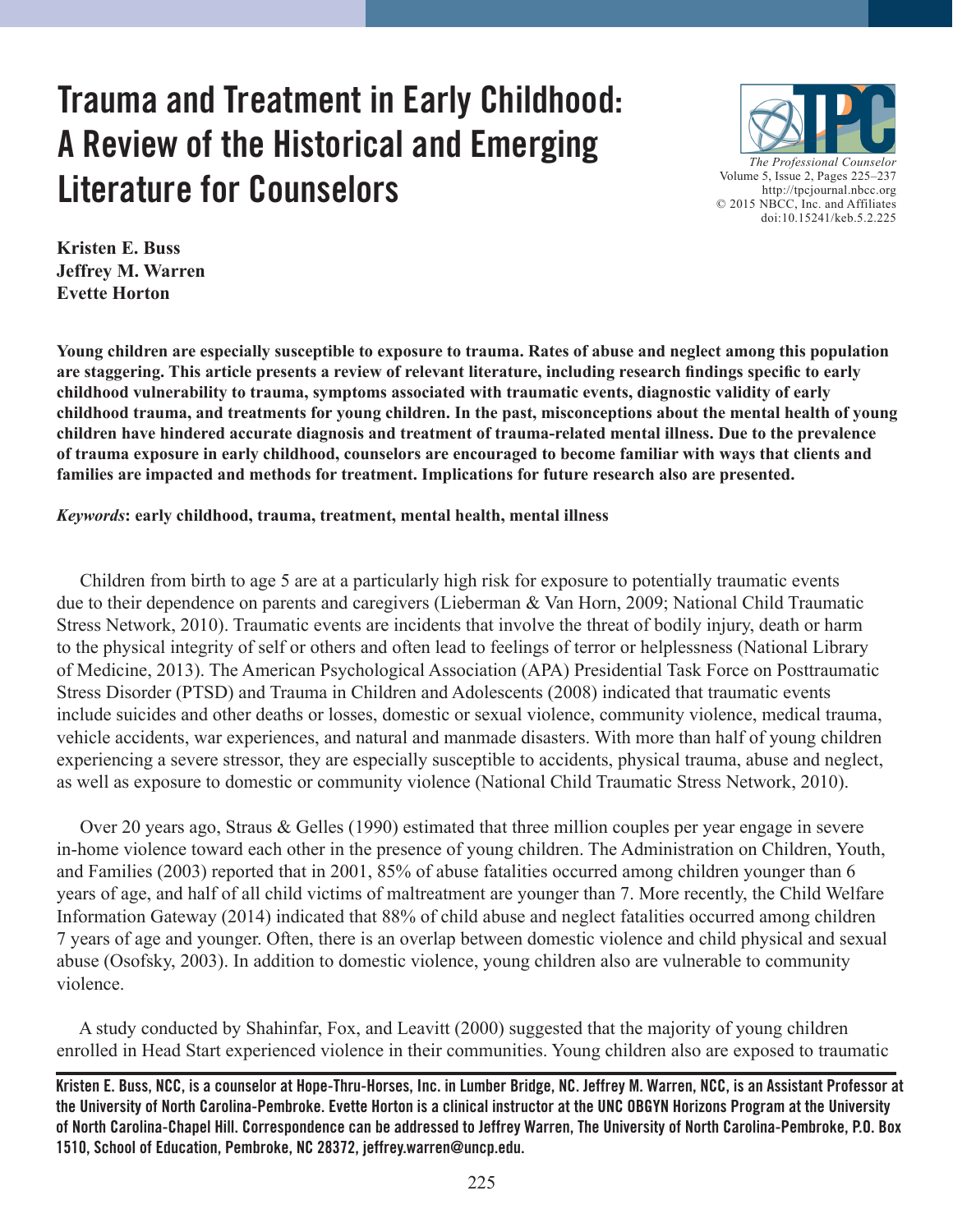stressors such as accidental burns or falls resulting in hospitalization or death (Grossman, 2000). It is common for children to experience more than one traumatic event (APA Presidential Task Force on PTSD and Trauma in Children and Adolescents, 2008).

 Young children birth to age 5 are especially vulnerable to adverse effects of trauma due to rapid developmental growth, dependence on caregivers and limited coping skills. However, despite decades of statistical data, counselors generally have limited knowledge of the impact of traumatic events on younger children in comparison to older children and adolescents (De Young, Kenardy, & Cobham, 2011). Reasons for this disparity in knowledge include a historical resistance to the notion that early childhood mental health is important and concerns about diagnosing young children with mental disorders.

 Research in early childhood mental health has developed rapidly over the past 20 years. Practitioners and researchers who work with this population continue to contribute to the understanding of trauma and early childhood mental health. However, the broader counselor population seems less informed which hinders referrals for this vulnerable population of young children. For example, a counselor may work with a victim of domestic violence who has young children. However, due to the counselor's limited knowledge of early childhood trauma and the impact of domestic violence, the counselor may not consider support services for the children. The present article examines the history and diagnostic validity of trauma-related mental illnesses in young children, the symptoms of trauma in early childhood, the longitudinal impact of early childhood trauma, the protective and risk factors associated with trauma in early childhood, and current and emerging treatments for this vulnerable population.

# **Mental Health, Trauma and Young Children: A Historical Perspective**

 Historically, researchers have spent little time and energy researching the effects of trauma exposure in early childhood. A widely held misconception has been that infants and young children lack the perception, cognition and social maturity to remember or understand traumatic events (Zeanah & Zeanah, 2009). Additionally, mental health counselors have been hesitant to diagnose trauma-related mental illness as a result of the associated stigmas that plague young children. In some cases when a child is diagnosed with mental illness, society focuses on the diagnosis and not the child.

 Today it is widely accepted that children have the capacity to perceive and remember traumatic events. From birth, the tactile and auditory senses of a child are similar to those of an adult, which suggests that a child can experience stressful events (De Young et al., 2011). At 3 months of age, a child's visual sensory development increases exponentially. A study by Gaensbauer (2002) suggested that infants as young as 7 months of age can remember and reenact traumatic events for up to 7 years. By 18 months of age, children begin to develop autobiographical memory; however, it is unlikely that memories from before that age can be recalled verbally (Howe, Toth, & Cicchetti, 2006). Researchers have demonstrated that infants and young children have the perceptual ability and memory to be impacted by traumatic events (De Young et al., 2011; Howe et al., 2006).

 While research findings have confirmed that traumatic events can impact children, clinicians without proper training in early childhood mental health may have difficulty diagnosing trauma-related mental illness in childhood. Children younger than 5 years of age typically experience rapid developmental changes that often are misinterpreted or not fully accounted for which hinders proper diagnosis and intervention (Zero to Three, 2005). Given time and insurance reimbursement constraints, there can be difficulties observing children's behaviors across settings (Carter, Briggs-Gowan, & Davis, 2004). Although verbal skills develop rapidly in early childhood, children may lack the communication skills necessary to accurately express their thoughts,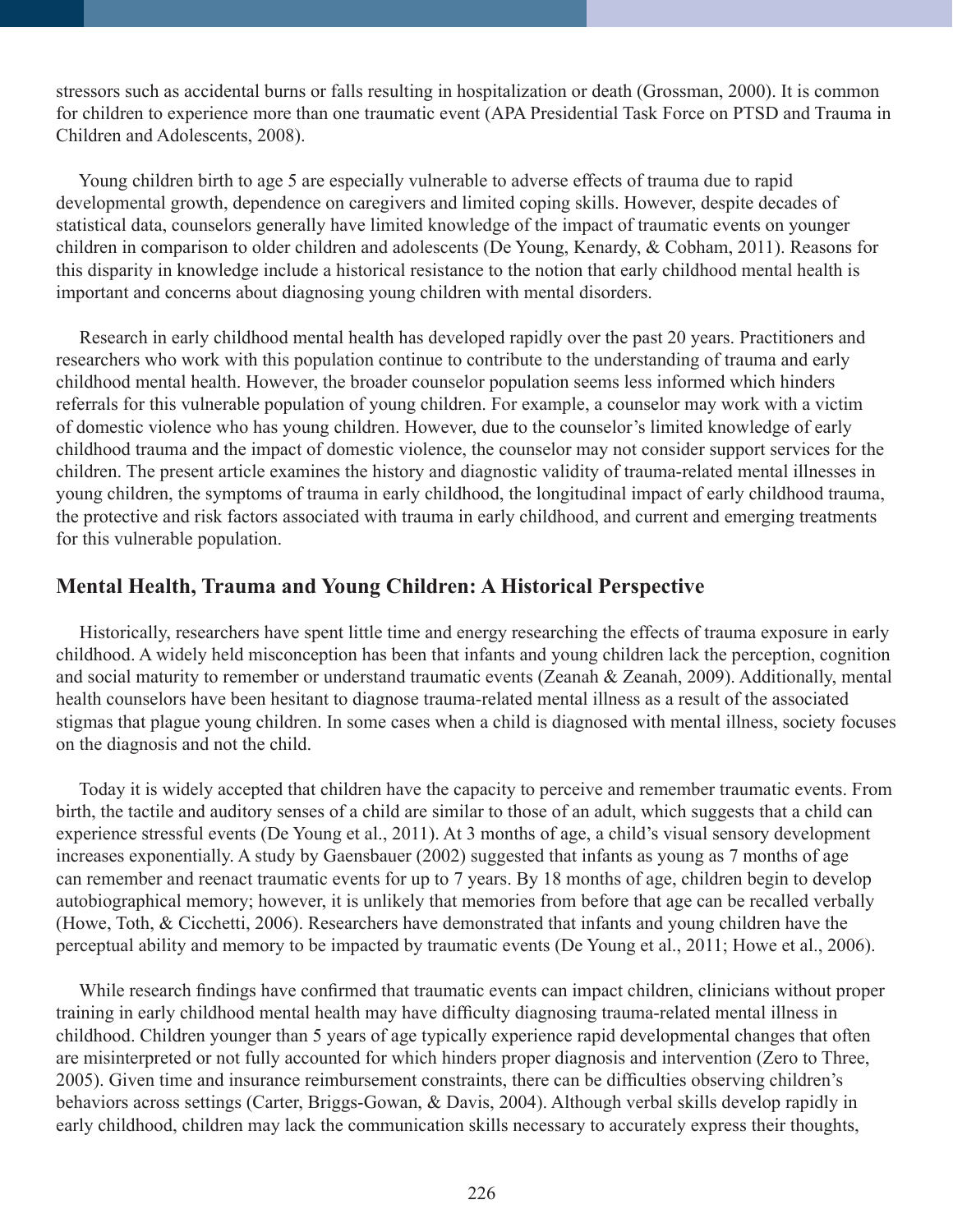emotions and experiences (Cohen, 2010). When conducting assessments, mental health professionals rely on parental feedback, inventories and reports from multiple sources, thus increasing the accuracy of the assessment (Carter, Briggs-Gowan, Jones, & Little, 2003).

 There is a lack of psychometrically sound diagnostic tools for directly assessing trauma symptoms in children (Strand, Pasquale, & Sarmiento, 2011). Those tools currently available do not appropriately consider the developmental levels of young children (Carter et al., 2004; Egger & Angold, 2006; Strand et al., 2011). However, there are well-designed instruments for early childhood that utilize indirect assessments such as clinician observations and parent/teacher reports (Yates et al., 2008).

 Diagnostic tools and assessments developed for children over age 5 are not suitable for assessing young children. For example, young children may not fully understand the directions or the vocabulary used in certain assessment tools. Furthermore, the diagnostic criteria for specific mental health issues (e.g., PTSD) are not developmentally appropriate for children younger than 5 (Scheeringa & Haslett, 2010). The APA Presidential Task Force on PTSD and Trauma in Children and Adolescents (2008) argues that children are not being appropriately identified or diagnosed as having trauma histories and do not receive adequate help.

 From a historical perspective, mental health counselors as well as society as a whole have hesitated to acknowledge the plight that young children face in terms of trauma exposure. Several historical factors have contributed to counselors' general lack of knowledge and expertise regarding this population. However, recent advances in research and in the counseling profession, such as the new American Counseling Association division, the Association for Child and Adolescent Counseling, have begun to broaden counselor knowledge in this area.

### **Symptoms of Trauma in Early Childhood**

 Trauma reactions can manifest in many different ways in young children with variance from child to child. Furthermore, children often reexperience traumas. Triggers may remind children of the traumatic event and a preoccupation may develop (Lieberman & Knorr, 2007). For example, a child may continuously reenact themes from a traumatic event through play. Nightmares, flashbacks and dissociative episodes also are symptoms of trauma in young children (De Young et al., 2011; Scheeringa, Zeanah, Myers, & Putnam, 2003).

 Furthermore, young children exposed to traumatic events may avoid conversations, people, objects, places or situations that remind them of the trauma (Coates & Gaensbauer, 2009). They frequently have diminished interest in play or other activities, essentially withdrawing from relationships. Other common symptoms include hyperarousal (e.g., temper tantrums), increased irritability, disturbed sleep, a constant state of alertness, difficulty concentrating, exaggerated startle responses, increased physical aggression and increased activity levels (De Young et al., 2011).

 Traumatized young children may exhibit changes in eating and sleeping patterns, become easily frustrated, experience increased separation anxiety, or develop enuresis or encopresis, thus losing acquired developmental skills (Zindler, Hogan, & Graham, 2010). There is evidence that traumas can prevent children from reaching developmental milestones and lead to poor academic performance (Lieberman & Knorr, 2007). If sexual trauma is experienced, a child may exhibit sexualized behaviors inappropriate for his or her age (Goodman, Miller, & West-Olatunji, 2012; Pynoos et al., 2009; Scheeringa et al., 2003; Zero to Three, 2005).

 The symptoms that young children experience as a result of exposure to a traumatic event are common to many other childhood issues. Many symptoms of trauma exposure can be attributed to depression, separation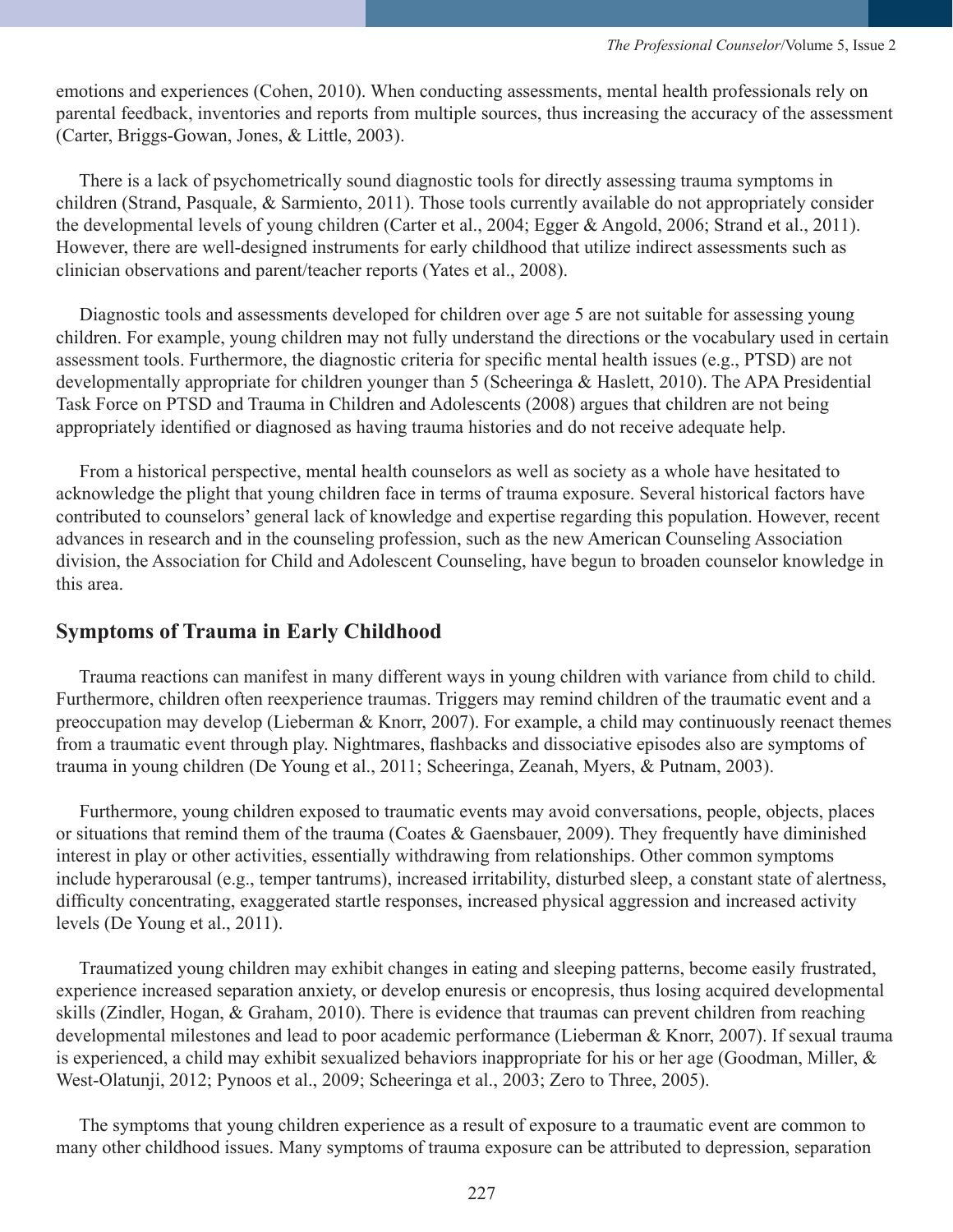anxiety, attention-deficit/hyperactivity disorder, oppositional defiant disorder or other developmental crises (see American Psychiatric Association, 2013). It is important for counselors to consider trauma as a potential cause of symptomology among young children.

# **Long-Term Consequences of Early Childhood Trauma**

 Recently, researchers have focused on how trauma during early childhood impacts mental and physical health later in life. Symptoms of mental illness can manifest immediately after a trauma, but in some cases symptoms do not emerge until years later. PTSD, anxiety disorders, behavior disorders and substance abuse have all been linked to traumatic events experienced during early childhood (Kanel, 2015). The types and frequencies of traumatic events and whether they were directly or indirectly experienced also can have various effects on physical and mental health later in adulthood. In a review of literature, Read, Fosse, Moskowitz and Perry (2014) described support for the traumagenic neurodevelopmental model. This model proposes that brain functioning changes following exposure to trauma during childhood. These biological factors often lead to psychological issues and physical and mental health concerns in adulthood.

 Mental health professionals are often challenged to accurately diagnose PTSD in early childhood, leading to inconclusive reports of the actual prevalence of post-traumatic stress (De Young et al., 2011). Still, there is a clear relationship between PTSD diagnoses and trauma experienced in childhood. For example, higher rates of PTSD are reported among children residing in urban populations where neighborhood violence is prevalent (Crusto et al., 2010; Goodman et al., 2012). Briggs-Gowan et al. (2010) found an association between family and neighborhood violence exposure and oppositional defiant disorder, attention-deficit/hyperactivity disorder, conduct disorder and substance abuse. Additionally, noninterpersonal traumatic events (e.g., car accidents, burns, animal attacks) are associated with PTSD as well as anxiety, phobias, seasonal affective disorder and major depressive disorder (Briggs-Gowan et al., 2010).

 Violence exposure is associated with externalizing problems while nonpersonal traumatic events are associated with internalizing problems (Briggs-Gowan et al., 2010). In a more recent study, Briggs-Gowan, Carter, & Ford (2011) found that exposure to neighborhood and family violence in early childhood is associated with poor emotional health and poor performance in school. Low socioeconomic status and traumatic events in early childhood also are correlated with low academic achievement in school (Goodman et al., 2012). Similarly, De Bellis, Woolley, and Hooper (2013) found maltreated children demonstrated poorer neuropsychological functioning and aggregate trauma was negatively related to academic achievement.

 According to Schore (2001a), children and adults who experienced relational trauma during infancy are often faced with the struggles of mental disorder due to right brain impairment (p. 239). More recently, Teicher, Anderson, and Polcari (2012) found exposure to maltreatment and other types of stress as a child impacts hippocampal neurons leading to alterations in the brain and potential developmental delays. Additionally, there is evidence of relationships between mistreatment, bullying and accidents in early childhood and the development of delusional symptoms in later childhood (Arseneault et al., 2011). Young children who experience trauma and later use cannabis in adolescence are also at a higher risk for experiencing psychotic symptoms (Harley et al., 2010). Other studies have shown a correlation between early childhood trauma and development of schizophrenia later in life (Bendall, Jackson, Hulbert, & McGorry, 2008; Morgan & Fisher, 2007; Read, van Os, Morrison, & Ross, 2005). Changes in the brain may mediate these relationships between trauma exposure and mental health, as suggested by Schore (2001a, 2001b) and others.

 Infants exposed to trauma are often inhibited by emotional and behavioral dysregulation in childhood and as an adult (Ford et al., 2013; Schore, 2001a, 2001b). Dysregulation resulting from trauma is predictive and related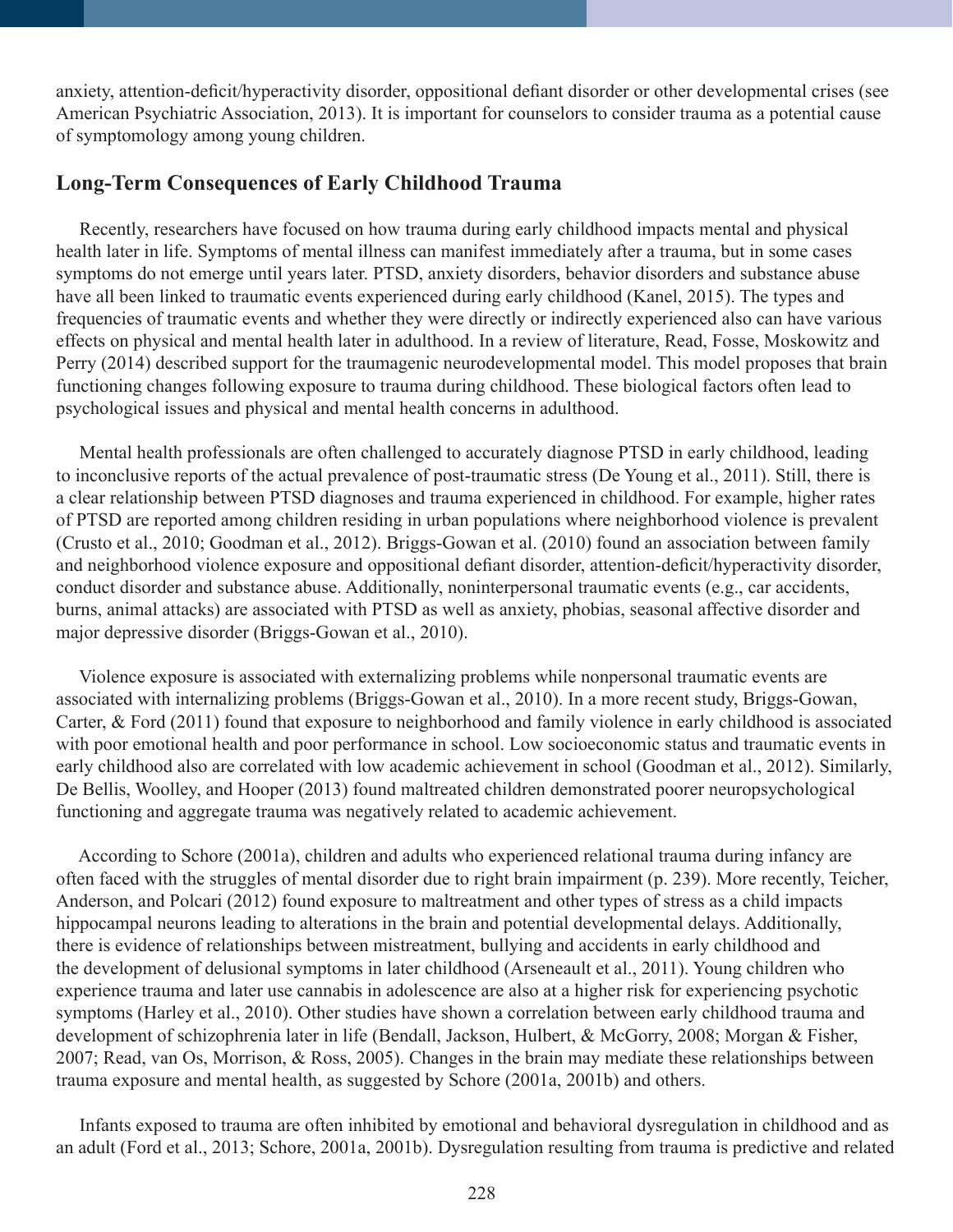to substance use and functionality (Holtmann et al., 2011). For example, findings from a study by Strine et al. (2012) suggested that early childhood trauma and substance abuse are directly correlated. Children who had experienced more than one traumatic event were found to be 1.4 times more likely to become alcohol dependent. Strine et al. (2012) noted that females who experience trauma are more likely than males to abuse or become dependent on alcohol. The relationship between trauma and alcohol use and dependence often stems from untreated psychological distress (Strine et al., 2012).

 In addition, there is ample evidence that early childhood trauma impacts later physical health. Some of the most well-known data on this topic come from the adverse childhood experiences study (Edwards et al., 2005). Multiple studies have found that early childhood trauma is associated with autoimmune disorders (Dube et al., 2009), headaches (Anda, Tietjen, Schulman, Felitti, & Croft, 2010), heart disease (Dong et al., 2004), lung cancer (Brown et al., 2010) and other illnesses. In fact, these studies often have found that the more frequent the exposure to early childhood trauma, the higher the risk of poor health outcomes in adulthood (Felitti et al., 1998).

 Researchers have found clear evidence that children who experience traumatic events in early childhood are impacted well beyond their youth. Mental health disorders as well as alcohol and substance abuse emerge intermittently with age. Changes in brain functioning and physical health issues are also associated with early childhood trauma.

# **Risk and Protective Factors**

 Researchers have begun to explore factors that interact with trauma and the effects they may produce in young children. Environmental and demographic factors as well as parent–child relationships significantly impact outcomes for young children exposed to traumatic events (Briggs-Gowan et al., 2010). These factors may either insulate a child from adverse effects of trauma or increase the child's risk for developing psychological distress.

 Briggs-Gowan et al. (2010) found that symptoms of psychopathology and trauma were related to factors such as economic disadvantage and parent depressive and anxious symptoms. While ethnicity of the minor, parental education level and number of parents were associated with violence exposure, those factors were not associated with symptoms of mental illness. A more recent study found that young children exposed to a traumatic event along with a combination of socio-demographic factors (e.g., poverty, minority status, single parent, parental education less than high school, teenage parenting) are at greater risk for mental illness (Briggs-Gowan et al., 2011). Additionally, Crusto et al. (2010) found that high levels of parental stress are associated with adverse trauma reactions in young children. Parental dysfunction, family adversity, residential instability and problematic parenting can increase the impact of traumatic events as well (Turner et al., 2012). Young children exposed to chronic and pervasive trauma in addition to these risk factors are especially vulnerable to adverse effects (APA Presidential Task Force on PTSD and Trauma in Children and Adolescents, 2008).

 There are factors that may help protect young children from the negative impact of exposure to trauma. Turner et al. (2012) found that nurturing familial relationships can insulate children from psychological distress associated with traumatic events. Other factors such as safety and stability also might serve as protective factors. Safety implies that the child is free from harm or fear of harm, both physically and socially. Stability indicates consistency in the family environment, while nurturing suggests availability, sensitivity and warmth of caregivers or parents. Well-established, secure parent–child relationships are likely to provide protection from negative effects of trauma experienced by young children. A secure parental attachment has been shown to help children effectively regulate emotional arousal (Aspelmeier, Elliot, & Smith, 2007). Emotional regulation may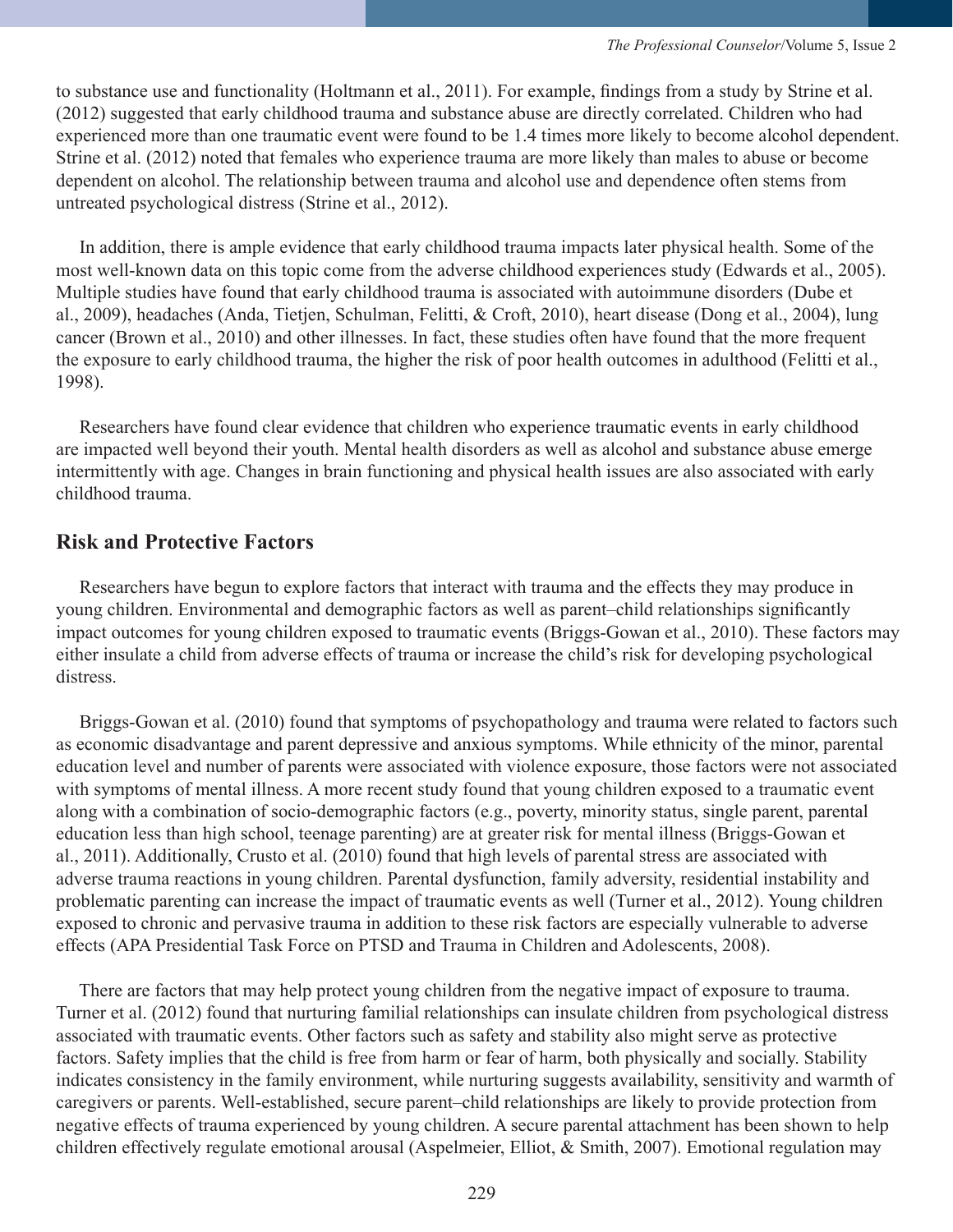be a mechanism that protects young children from extreme trauma reactions (De Young et al., 2011). Similarly, Crusto et al. (2010) found that caregiver support and healthy family functioning reduce the risk of psychological distress in young children after a traumatic event.

## **Treatment**

 Early intervention and treatment can minimize the social and emotional impact of a child's exposure to a traumatic event. Professional counselors should consider making referrals to counselors trained in providing early childhood mental health support. If the professional counselor has difficulties finding a referral source, the counselor's basic counseling skills can provide the foundation for a safe, secure and trusting relationship between the counselor, family and child. Demonstrating empathy, genuine care and acceptance also fosters rapport among stakeholders (Corey, 2009). Mental health counselors can emphasize strengths and resources for the child and family.

 Incorporating existing coping strategies can serve to minimize family stress and foster rapport with the child. Providing information about community support groups or other mental health agencies and resources also can help support and encourage the family. Informing parents and caregivers about symptoms common to young children exposed to traumatic events can foster awareness and allow for adequate support during the treatment process. Counselors can help the family establish or reestablish routines that begin to restore stability for the child, minimizing the adverse effects of the trauma (APA Presidential Task Force on PTSD and Trauma in Children and Adolescents, 2008; Clay, 2010).

 There are several evidence-based methods available to counselors treating trauma symptoms in young children. Evidence-based approaches are rooted in theory, evaluated for scientific rigor and tend to yield positive results (National Registry of Evidence-Based Programs and Practices, 2012). Trauma-focused cognitive behavioral therapy (TF-CBT) is a popular evidence-based treatment used with children aged 3–18. Based on cognitive behavioral therapy, humanism and family systems theory, TF-CBT includes many therapeutic elements for children and caretakers (Child Welfare Information Gateway, 2012). This form of therapy helps children develop different perceptions and a more adaptive understanding of the traumatic event (APA Presidential Task Force on PTSD and Trauma in Children and Adolescents, 2008). Caretakers learn parenting and communication skills as they play active roles throughout the TF-CBT process. Multiple studies demonstrate the effectiveness of TF-CBT in reducing symptoms of trauma in early childhood (see Cohen & Mannarino, 1996, 1997; Deblinger, Stauffer, & Steer, 2001).

 While TF-CBT is an established treatment for children and adolescents, there are evidence-based treatments developed specifically for treating trauma in children between birth and 6 years of age. Child–parent psychotherapy (CPP), one of the most widely used interventions for young children, was created to address exposure to domestic violence, although it can treat a variety of traumatic experiences (Lieberman & Van Horn, 2008). In this form of dyadic therapy, the child and the caregiver reestablish safety and security in the parent– child relationship (Lieberman & Van Horn, 2008). CPP is one of the few early childhood treatments validated for use with ethnic minorities (Lieberman & Van Horn, 2008). The primary goal of CPP is to equip parents to meet the psychological needs of their child and maintain a secure relationship after treatment has ended.

 Attachment and biobehavioral catch-up (ABC) is another treatment option that is designed primarily for use with young children who have experienced neglect (Dozier, 2003). This approach was developed specifically for low-income families and later adapted for use with foster families. ABC is based on the neurobiology of stress and attachment theory. The goal of ABC is to foster the development of the child's optimal regulatory strategies by equipping parents with tools for effective response (Dozier, 2003; Dozier, Peloso, Lewis, Laurenceau, & Levine, 2008).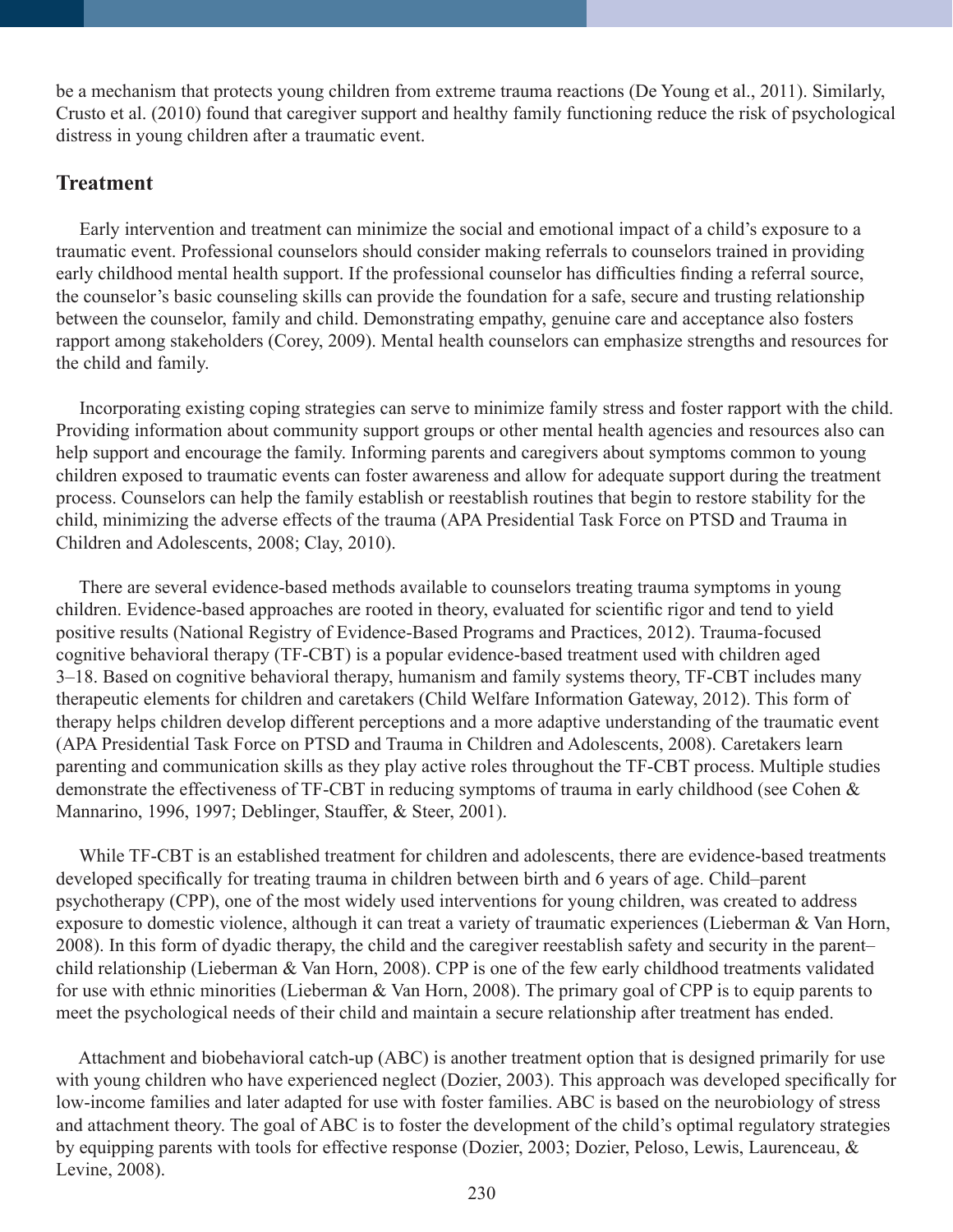Counselors also can utilize parent–child interaction therapy (PCIT) when working with traumatized youth. PCIT is a structured technique for children ages 2–8 years in which the counselor teaches the parent or caregiver how to interact with the child and set effective limits (Chaffin et al., 2004). In this form of therapy, the counselor often assumes the role of coach, instructing the client on specific skills. Counselors frequently use PCIT when working with children abused by a caregiver. PCIT has been implemented successfully with various populations including Hispanic and Latino clients (Chaffin et al., 2004). The focus of PCIT is on improving the quality of the parent–child relationship as well as child behavior management (Chaffin et al., 2004; McCabe, Yeh, Garland, Lau, & Chavez, 2005).

 The treatment interventions previously mentioned are geared toward very young children, all incorporating play as a treatment modality. Since young children do not have extensive vocabularies, they often communicate information about themselves, their trauma and relationships with their caregivers through play (Landreth, 2012). Play therapy intervention research using samples with children between birth and 5 years of age is scant; however, several case studies indicate that play therapy is effective with trauma in early childhood. For example Dugan, Snow, and Crowe (2010) utilized play with a 4 year old exhibiting PTSD symptomology after experiencing Hurricane Katrina in 2005. Anderson and Gedo (2013) provided a case study in which play was used to treat a 3 year old with aggressive behaviors who was separated from his primary caregiver. There also are intervention examples of using play therapy with young children exposed to domestic violence (Frick-Helms, 1997; Kot, Landreth, & Giordano, 1998).

 Finally, there are emerging approaches specifically for treating young children exposed to trauma. Tortora (2010) developed Ways of Seeing, a program combining movement and dance therapy with Laban movement analysis to create a sense of regulation and homeostasis for the child exposed to a traumatic event. The Ways of Seeing program does not yet have empirical evidence of its effectiveness. However, it is rooted in attachment theory, multisensory processing, play and sensorimotor psychotherapy. Counselors can use this program to determine how a parent and child experience each other, implement creative interventions for healthy bonding, and renew a sense of efficacy for the parent and child. While much more research is needed, this program appears to be a promising approach to treating trauma in early childhood (see http://www.suzitortora.org/ waysofseeing.html).

 Another emerging treatment, known as Honoring Children, Mending the Circle (HC-MC), is based on TF-CBT. The HC-MC approach was developed to address the spiritual needs of young Native American and Alaska Native children exposed to trauma. This method emphasizes preestablished relationships, wellness and healing during the treatment process. Spirituality is a critical component of healing and is integrated throughout the HC-MC approach. The goal of HC-MC is to help the traumatized child attain and reestablish balance (BigFoot & Schmidt, 2007, 2010). Additional research is needed on the efficacy of the HC-MC approach in working with Native American and Alaska Native youth.

 A third emerging treatment, Trauma Assessment Pathway, is an assessment-based treatment that focuses on providing triage to young children exposed to traumatic events (Conradi, Kletzka, & Oliver, 2010). In this approach, the counselor uses assessment domains to determine the focus of treatment, provides triage to identify an appropriate pathway for intervention and establishes referrals to community resources if needed (Chadwick Center for Children and Families, 2009). The trauma assessment pathway method, which includes the trauma wheel, is a versatile mode of treatment available for the child and family. However, in many instances counselors may determine that an evidence-based practice, such as CPP, is the most appropriate mode of treatment (see Chadwick Center for Children and Families, 2009).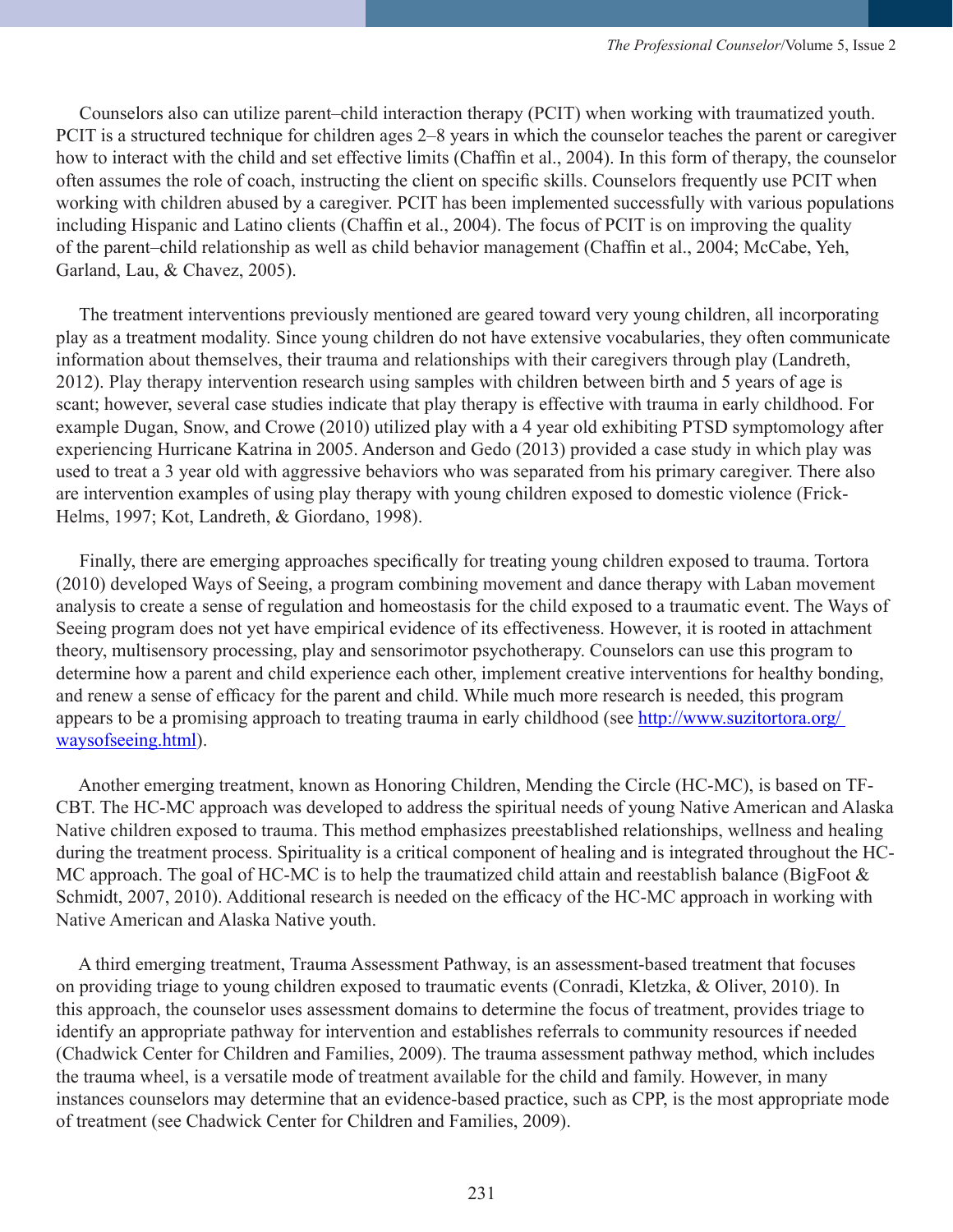Each method of treatment offers specific strategies for working with traumatized young children and their families. However, findings from most studies investigating the effectiveness of these treatments are inconclusive (Forman-Hoffman et al., 2013). The strength of evidence for these and many other interventions are relatively low while the magnitudes of treatment effects are small (see Fraser et al., 2013). Common to the treatment models presented is the emphasis on system support, the importance of relationships in the recovery process and developmentally appropriate intervention modalities. These factors likely will serve as integral components of future methods focused on the treatment of traumatized young children.

#### **Discussion and Implications**

 Young children are at high risk for exposure to traumatic events and are particularly vulnerable for several reasons. They are dependent upon caregivers and lack adequate coping skills. Children also experience rapid development and growth, leaving them particularly impressionable when faced with a traumatic event. Young children benefit from preventive psychoeducation aimed at teaching parents and caregivers about child development and parenting skills (McNeil, Herschell, Gurwitch, & Clemens-Mowrer, 2005; Valentino, Comas, Nuttall, & Thomas, 2013). Counselors who work with this population endeavor to increase protective factors and decrease risk factors while exploring preventive methods, which may reduce young children's exposure to traumatic events. Similarly, legislators can influence public policy related to enhancing childhood mental health. For example, legislation can address prevention and offer incentives to parents participating in psychoeducation focused on enhancing protective factors and reducing childhood trauma exposure.

 In recent years research has emerged that provides an understanding of how trauma impacts young children. Researchers and clinicians know that infants, toddlers and preschoolers have the capacity to perceive trauma and are capable of experiencing psychopathology following a traumatic event. Although these children can experience mental illnesses often associated with older children, adolescents and adults, the symptomology can manifest in various ways. Additionally, professional counselors working with children in a variety of settings should consider the residual impact of traumatic events experienced in early childhood. School-aged children may experience behavioral problems and have difficulty learning and forming relationships as a result of early childhood trauma (Cole, Eisner, Gregory, & Ristuccia, 2013; Cole et al., 2005). A number of studies indicate that trauma is a strong predictor of academic failure (Blodgett, 2012). Therefore, school counselors serving as mediators between academics and wellness should explore ways to advocate for and support students with known or suspected exposure to traumatic events in early childhood. For example, the trauma-sensitive schools initiative provides school counselors with a framework for fostering schoolwide awareness and creating a safe and supportive environment (Cole et al., 2013). School counselors can easily embed these types of preventive measures as part of a comprehensive school counseling program. These efforts will presumably result in increases in student success, wellness and awareness, three outcomes that will benefit all children exposed to traumatic events.

 While great strides have been taken recently in understanding and treating early childhood trauma, there are clear gaps in the dissemination of information to counselors. Professional counselors should receive training in specifically designed interventions and attempt to raise public awareness of early childhood trauma in hopes that young children will receive necessary treatment. The findings of this literature review suggest that various methods of treatment might effectively reduce symptoms experienced by traumatized children. Parent–child relationships and other environmental factors also can have significant influence on children's reaction to trauma.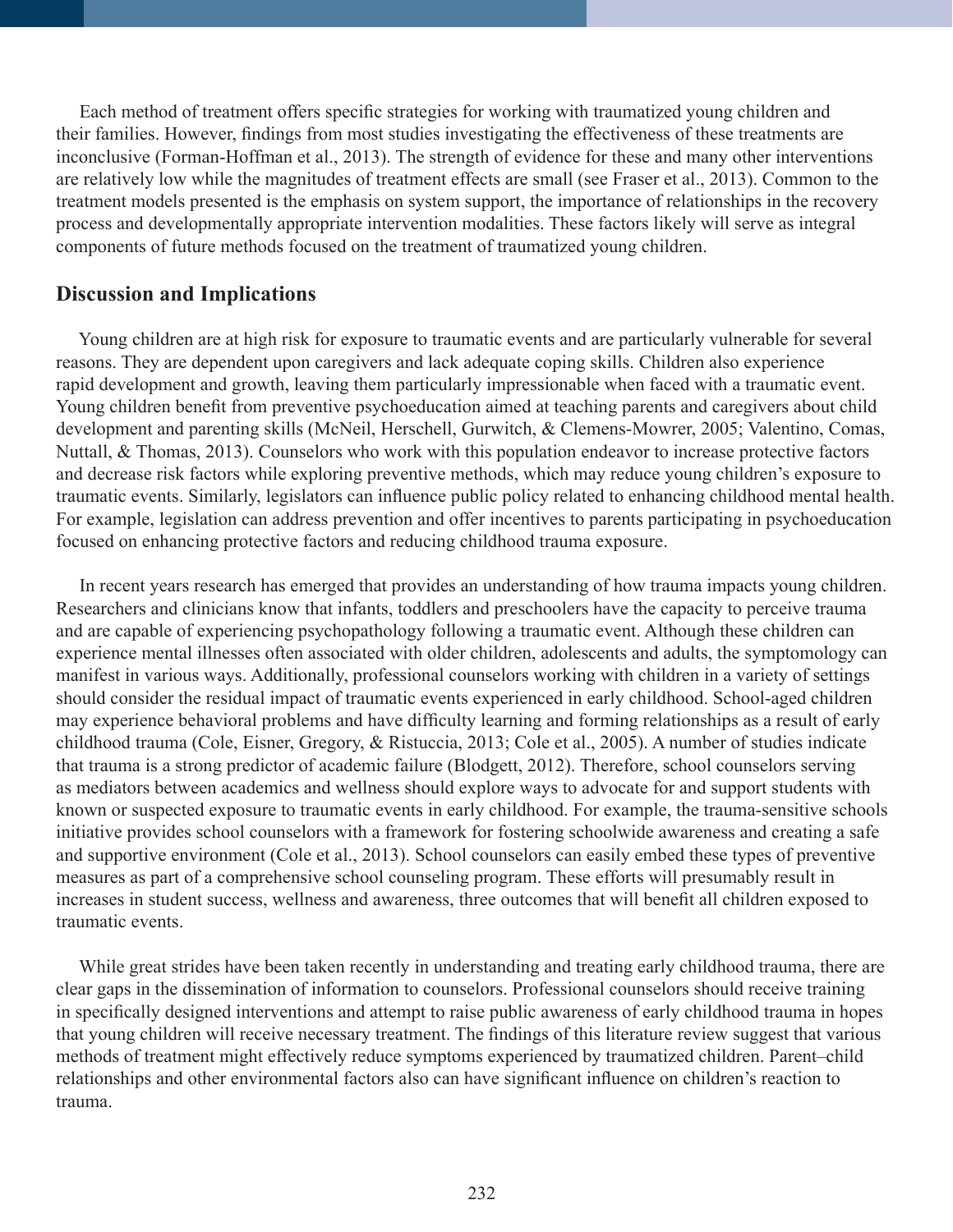A major purpose of this article is to educate counselors about the impact of trauma in early childhood and advocate for appropriate assessment and treatment of these traumatic exposures. While not all counselors choose to work with this vulnerable population, they often work with clients who have extended families with young children. Counselors who work with adult clients can provide psychoeducation about this important issue and initiate referrals to counselors trained to work with early childhood trauma. There is a body of information about trauma in early childhood available for further review. Sources include the National Child Traumatic Stress Network (nctsnet.org), the California Evidence-Based Clearinghouse for Child Welfare (cebc4cw.org), and the Association for Child and Adolescent Counseling (acachild.com). Counselors interested in learning more about this issue can review these online resources.

#### *Conflict of Interest and Funding Disclosure*

*The authors reported no conflict of interest or funding contributions for the development of this manuscript.*

#### **References**

- Administration on Children, Youth, & Families. (2003). *Child maltreatment 2001*. Washington, DC: Government Printing Office. Retrieved from http://archive.acf.hhs.gov/programs/cb/pubs/cm01/cm01.pdf
- American Psychiatric Association. (2013). *Diagnostic and statistical manual of mental disorders* (5th ed.). Arlington, VA: Author.
- American Psychological Association Presidential Task Force on Posttraumatic Stress Disorder and Trauma in Children and Adolescents. (2008). *Children and trauma: Update for mental health professionals*. American Psychological Association. Retrieved from http://www.apa.org/pi/families/resources/update.pdf
- Anda, R., Tietjen, G., Schulman, E., Felitti, V., & Croft, J. (2010). Adverse childhood experiences and frequent headaches in adults. *Headache*, *5*, 1473–81. doi:10.1111/j.1526-4610.2010.01756.x
- Anderson, S. M., & Gedo, P. M. (2013). Relational trauma: Using play therapy to treat a disrupted attachment. *Bulletin of the Menninger Clinic*, *77*, 250–268. doi:10.1521/bumc.2013.77.3.250
- Arseneault, L., Cannon, M., Fisher, H. L., Polanczyk, G., Moffitt, T. E., & Caspi, A. (2011). Childhood trauma and children's emerging psychotic symptoms: A genetically sensitive longitudinal cohort study. *The American Journal of Psychiatry*, *168*, 65–72. doi:10.1176/appi.ajp.2010.10040567
- Aspelmeier, J. E., Elliot, A. N., & Smith, C. H. (2007). Childhood sexual abuse, attachment, and trauma symptoms in college females: The moderating role of attachment. *Child Abuse & Neglect*, *31*, 549–566.
- Bendall, S., Jackson, H. J., Hulbert, C. A., & McGorry, P. D. (2008). Childhood trauma and psychotic disorders: A systematic, critical review of the evidence. *Schizophrenia Bulletin*, *34*, 568–579. doi:10.1093/schbul/sbm121
- BigFoot, D. S., & Schmidt, S. R. (2007). *Honoring children, mending the circle*. Retrieved from http://www.icctc.org/ HC%20MC%20NICWA%202007-no%20pics.pdf
- BigFoot, D. S., & Schmidt, S. R. (2010). Honoring children, mending the circle: Cultural adaptation of trauma-focused cognitive-behavioral therapy for American Indian and Alaska native children. *Journal of Clinical Psychology*, *68*, 847–856. doi:10.1002/jclp.20707
- Blodgett, C. (2012). *Adopting ACEs screening and assessment in child serving systems.* Retrieved from http://extension. wsu.edu/ahec/trauma/Documents/ACE%20Screening%20and%20Assessment%20in%20Child%20Serving%20 Systems%207-12%20final.pdf
- Briggs-Gowan, M. J., Carter, A. S., Clark, R., Augustyn, M., McCarthy, K. J., & Ford, J. D. (2010). Exposure to potentially traumatic events in early childhood: Differential links to emergent psychopathology. *Journal of Child Psychology and Psychiatry*, *51*, 1132–1140. doi:10.1111/j.1469-7610.2010.02256.x
- Briggs-Gowan, M. J., Carter, A. S., & Ford, J. D. (2011). Parsing the effects violence exposure in early childhood: Modeling developmental pathways. *Journal of Pediatric Psychology*, *37*, 11–22. doi:10.1093/jpepsy/jsr063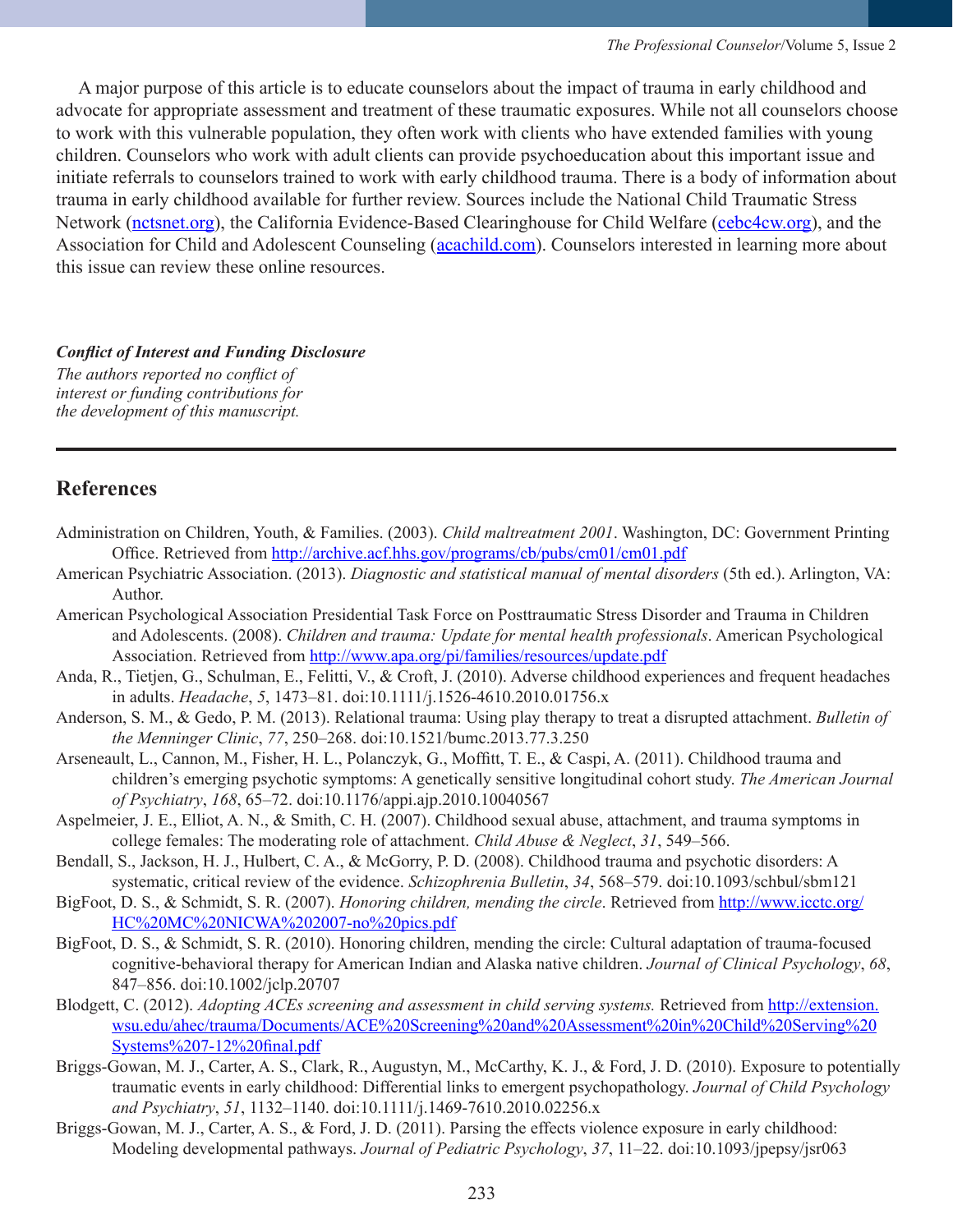- Brown, D. W., Anda, R. F., Felitti, V. J., Edwards, V. J., Malarcher, A. M., Croft, J. B., & Giles, W. H. (2010). Adverse childhood experiences are associated with the risk of lung cancer: A prospective cohort study. *BMC Public Health*, *10*, 10–20. doi:10.1186/1471-2458-10-20
- Carter, A. S., Briggs-Gowan, M. J., & Davis, N. O. (2004). Assessment of young children's social-emotional development and psychopathology: Recent advances and recommendations for practice. *Journal of Child Psychology and Psychiatry*, *45*, 109–134.
- Carter, A. S., Briggs-Gowan, M. J., Jones, S. M., & Little, T. D. (2003). The infant–toddler social emotional assessment (ITSEA): Factor structure, reliability, and validity. *Journal of Abnormal Child Psychology*, *31*, 495–514.
- Chadwick Center for Children and Families. (2009). *Assessment-based treatment for traumatized children: A trauma assessment pathway (TAP)*. San Diego, CA: Author.
- Chaffin, M., Silovsky, J. F., Funderburk, B., Valle, L. A., Brestan, E. V., Balachova, T., . . . Bonner, B. L. (2004). Parent– child interaction therapy with physically abusive parents: Efficacy for reducing future abuse reports. *Journal of Consulting and Clinical Psychology*, *72*, 500–510.
- Child Welfare Information Gateway. (2012, August). *Trauma-focused cognitive behavioral therapy for children affected by sexual abuse or trauma.* Washington, DC: U.S. Department of Health and Human Services, Administration for Children and Families, Children's Bureau. Retrieved from https://www.childwelfare.gov/pubs/trauma/trauma.pdf
- Child Welfare Information Gateway. (2014). *Child abuse and neglect fatalities 2012: Statistics and interventions.*  Washington, DC: U.S. Department of Health and Human Services, Children's Bureau. Retrieved from https:// www.childwelfare.gov/pubs/factsheets/fatality.pdf
- Clay, R. A. (2010, July/August). Treating traumatized children: Five years after Katrina, new data are illuminating the best ways to help children after natural disasters. *Monitor on Psychology*, *41*, 36–39.
- Coates, S., & Gaensbauer, T. J. (2009). Event trauma in early childhood: Symptoms, assessment, intervention. *Child and Adolescent Psychiatric Clinics of North America*, *18*, 611–626. doi:10.1016/j.chc.2009.03.005
- Cohen J. A., & Mannarino, A. P. (1996). A treatment outcome study for sexually abused preschool children: Initial findings. *Journal of the American Academy of Child & Adolescent Psychiatry*, *35*, 42–50.
- Cohen J. A., & Mannarino, A. P. (1997). A treatment study for sexually abused preschool children: Outcome during a oneyear follow-up. *Journal of the American Academy of Child & Adolescent Psychiatry*, *36*, 1228–1235.
- Cohen, N. J. (2010). The impact of language development on the psychosocial and emotional development of young children. In R. E. Tremblay, M. Boivin, & R. D. Peters (Eds.), *Encyclopedia on early childhood development*. Retrieved from http://www.child-encyclopedia.com/sites/default/files/textes-experts/en/622/the-impact-oflanguage-development-on-the-psychosocial-and-emotional-development-of-young-children.pdf
- Cole, S. F., Eisner, A., Gregory, M., & Ristuccia, J. (2013). *Helping traumatized children learn: Safe, supportive learning environments that benefit all children. Creating and advocating for trauma-sensitive schools.* Boston, MA: Massachusetts Advocates for Children.
- Cole, S. F., O'Brien, J. G., Gadd, M. G., Ristuccia, J., Wallace, D. L., & Gregory, M. (2005). *Helping traumatized children learn: Supportive school environments for children traumatized by family violence. A report and policy agenda.* Boston, MA: Massachusetts Advocates for Children.
- Conradi, L., Kletzka, N. T., & Oliver, T. (2010). A clinician's perspective on the trauma assessment pathway (TAP) model: A case study of one clinician's use of the (TAP) model. *Journal of Child and Adolescent Trauma*, *3*, 40–57. doi:10.1080/19361520903520450
- Corey, G. (2009). *Theory and practice of counseling and psychotherapy* (8th ed.). Belmont, CA: Brooks/Cole.
- Crusto, C. A., Whitson, M. L., Walling, S. M., Feinn, R., Friedman, S. R., Reynolds, J., . . . Kaufman., J. S. (2010). Posttraumatic stress among young urban children exposed to family violence and other potentially traumatic events. *Journal of Traumatic Stress*, *23*, 716–724. doi:10.1002/jts.20590
- De Bellis, M. D., Woolley, D. P., & Hooper, S. R. (2013). Neuropsychological findings in pediatric maltreatment: Relationship of PTSD, dissociative symptoms, and abuse/neglect indices to neurocognitive outcomes. *Child Maltreatment*, *18*, 171–183. doi:1077559513497420.
- Deblinger, E., Stauffer, L. B., & Steer, R. A. (2001). Comparative efficacies of supportive and cognitive behavioral group therapies for young children who have been sexually abused and their non-offending mothers. *Child Maltreatment*, *6*, 332–343. doi:10.1177/1077559501006004006
- De Young, A. C., Kenardy, J. A., & Cobham, V. E. (2011). Trauma in early childhood: A neglected population. *Clinical Child & Family Psychology Review*, *14*, 231–250. doi:10.1007/s10567-011-0094-3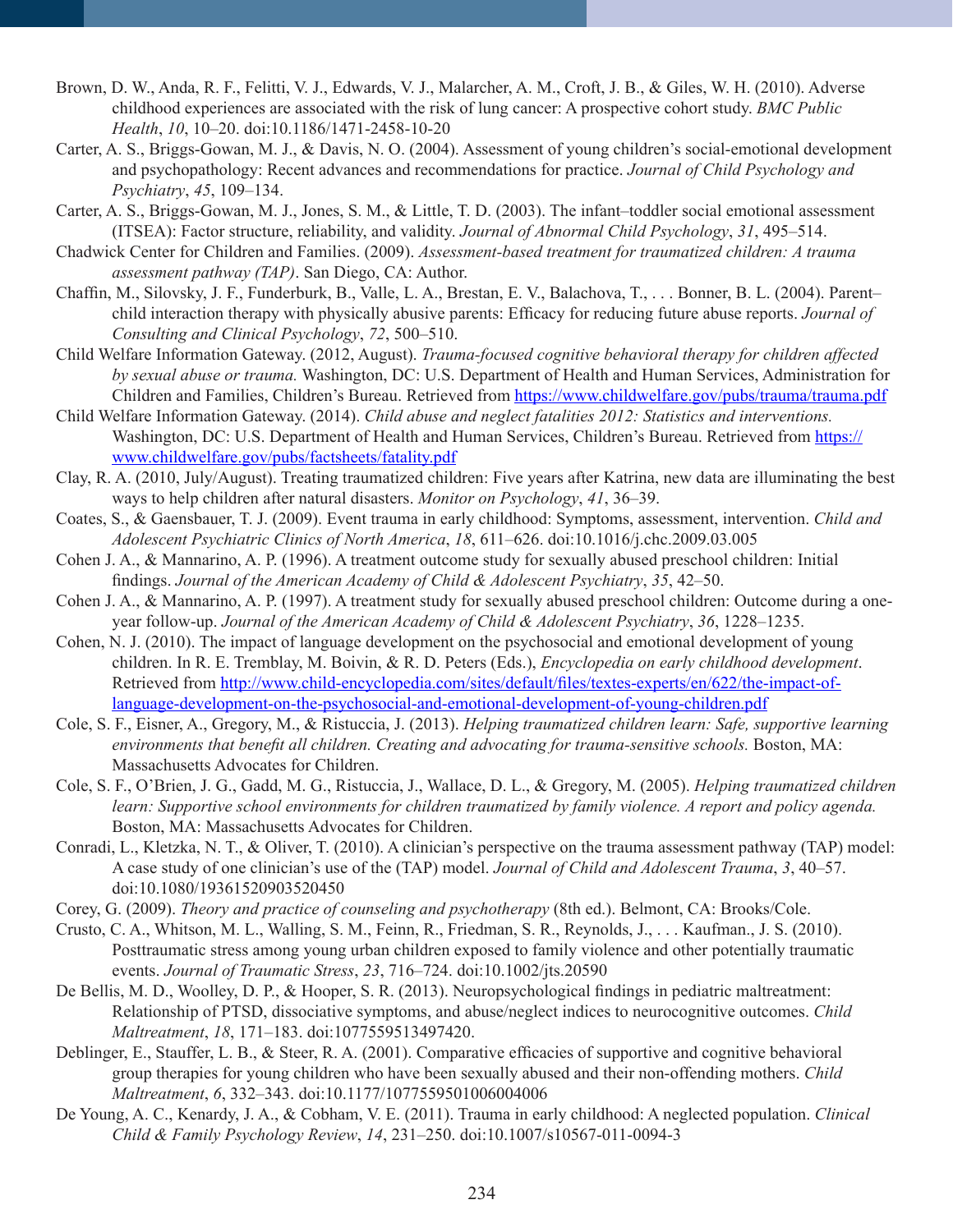- Dong, M., Giles, W. H., Felitti, V. J., Dube, S. R., Williams, J. E., Chapman, D. P., & Anda, R. F. (2004). Insights into causal pathways for ischemic heart disease: Adverse childhood experiences study. *Circulation*, *110*, 1761–1766.
- Dozier, M. (2003). Attachment-based treatment for vulnerable children. *Attachment and Human Development*, *5*, 253– 257.
- Dozier, M., Peloso, E., Lewis, E., Laurenceau, J. P., & Levine, S. (2008). Effects of an attachment-based intervention on the cortisol production of infants and toddlers in foster care. *Development and Psychopathology*, *20*, 845–859. doi:10.1017/S0954579408000400
- Dube, S. R., Fairweather, D., Pearson, W. S., Felitti, V. J., Anda, R. F., & Croft, J. B. (2009). Cumulative childhood stress and autoimmune diseases in adults. *Psychosomatic Medicine*, *71*, 243–250. doi:10.1097/PSY.0b013e3181907888
- Dugan, E. M., Snow, M. S., & Crowe, S. R. (2010). Working with children affected by hurricane Katrina: Two case studies in play therapy. *Child and Adolescent Mental Health*, *15*, 52–55. doi:10.1111/j.1475-3588.2008.00523.x
- Edwards, V. J., Anda, R. F., Dube, S. R., Dong, M., Chapman, D. F., & Felitti, V. J. (2005). The wide-ranging health consequences of adverse childhood experiences. In K. A. Kendall-Tackett & S. M. Giacomoni (Eds.), *Child victimization: Maltreatment, bullying, and dating violence prevention and intervention* (pp. 8-1–8-12). Kingston, NJ: Civic Research Institute.
- Egger, H. L., & Angold, A. (2006). Common emotional and behavioral disorders in preschool children: Presentation, nosology, and epidemiology. *Journal of Child Psychology and Psychiatry*, *47*, 313–337.
- Felitti, V. J., Anda, R. F., Nordenberg, D., Williamson, D. F., Spitz, A. M., Edwards, V., . . . Marks, J. S. (1998). Relationship of childhood abuse and household dysfunction to many of the leading causes of death in adults: The adverse childhood experiences (ACE) study. *American Journal of Preventive Medicine*, *14*, 245–258.
- Ford, J. D., Grasso, D., Greene, C., Levine, J., Spinazzola, J., & van der Kolk, B. (2013). Clinical significance of a proposed developmental trauma disorder diagnosis: Results of an international survey of clinicians. *Journal of Clinical Psychiatry*, *74*, 841–849.
- Forman-Hoffman, V., Knauer, S., McKeeman, J., Zolotor, A., Blanco, R., Lloyd,…Viswanathan, M. (2013). Child and adolescent exposure to trauma: Comparative effectiveness of interventions addressing trauma other than maltreatment or family violence (Review No. 107). Retrieved from Agency for Healthcare Research and Quality, Effective Health Care Program website: www.effectivehealthcare.ahrq.gov /reports/final.cfm
- Fraser, J. G., Lloyd, S. W., Murphy, R. A., Crowson, M. M., Casanueva, C.,Zolotor, A.,…Viswanathan, M. (2013). Child exposure to trauma: Comparative effectiveness of interventions addressing maltreatment (Review No. 89). Retrieved from Agency for Healthcare Research and Quality, Effective Health Care Program website: www. effectivehealthcare.ahrq.gov /reports/final.cfm
- Frick-Helms, S. B. (1997). "Boys cry better than girls:" Play therapy behaviors of children residing in a shelter for battered women. *International Journal of Play Therapy*, *61*, 73–91.
- Gaensbauer, T. J. (2002). Representations of trauma in infancy: Clinical and theoretical implications for the understanding of early memory. *Infant Mental Health Journal*, *23*, 259–277. doi:10.1002/imhj.10020
- Goodman, R. D., Miller, M. D., & West-Olatunji, C. A. (2012). Traumatic stress, socioeconomic status, and academic achievement among primary school students. *Psychological Trauma: Theory, Research, Practice, and Policy*, *4*, 252–259. doi:10.1037/a0024912
- Grossman, D. C. (2000). The history of injury control and the epidemiology of child and adolescent injuries. *The Future of Children*, *10*, 23–52.
- Harley, M., Kelleher, I., Clark, M., Lynch, F., Arseneault, L., Connor, D., . . . Cannon, M. (2010). Cannabis use and childhood trauma interact additively to increase the risk of psychotic symptoms in adolescence. *Psychological Medicine*, *40*, 1627–1634. doi:10.1017/S0033291709991966
- Holtmann, M., Buchmann, A. F., Esser, G., Schmidt, M. H., Banaschewski, T., & Laucht, M. (2011). The Child Behavior Checklist-Dysregulation Profile predicts substance use, suicidality, and functional impairment: A longitudinal analysis. *Journal of Child Psychology and Psychiatry*, *52*(2), 139–147. doi:10.1111/j.1469-7610.2010.02309.x.
- Howe, M. L., Toth, S. L., & Cicchetti, D. (2006). Memory and developmental psychopathology. In D. Cicchetti & D. J. Cohen (Eds.), *Developmental psychopathology, Vol. 2: Developmental neuroscience* (pp. 629–655). Hoboken, NJ: Wiley.
- Kanel, K. (2015). *A guide to crisis intervention* (5th ed.). Belmont, CA: Brooks/Cole.
- Kot, S., Landreth, G. L., & Giordano, M. (1998). Intensive child-centered play therapy with child witnesses of domestic violence. *International Journal of Play Therapy*, *7*(2), 17–36.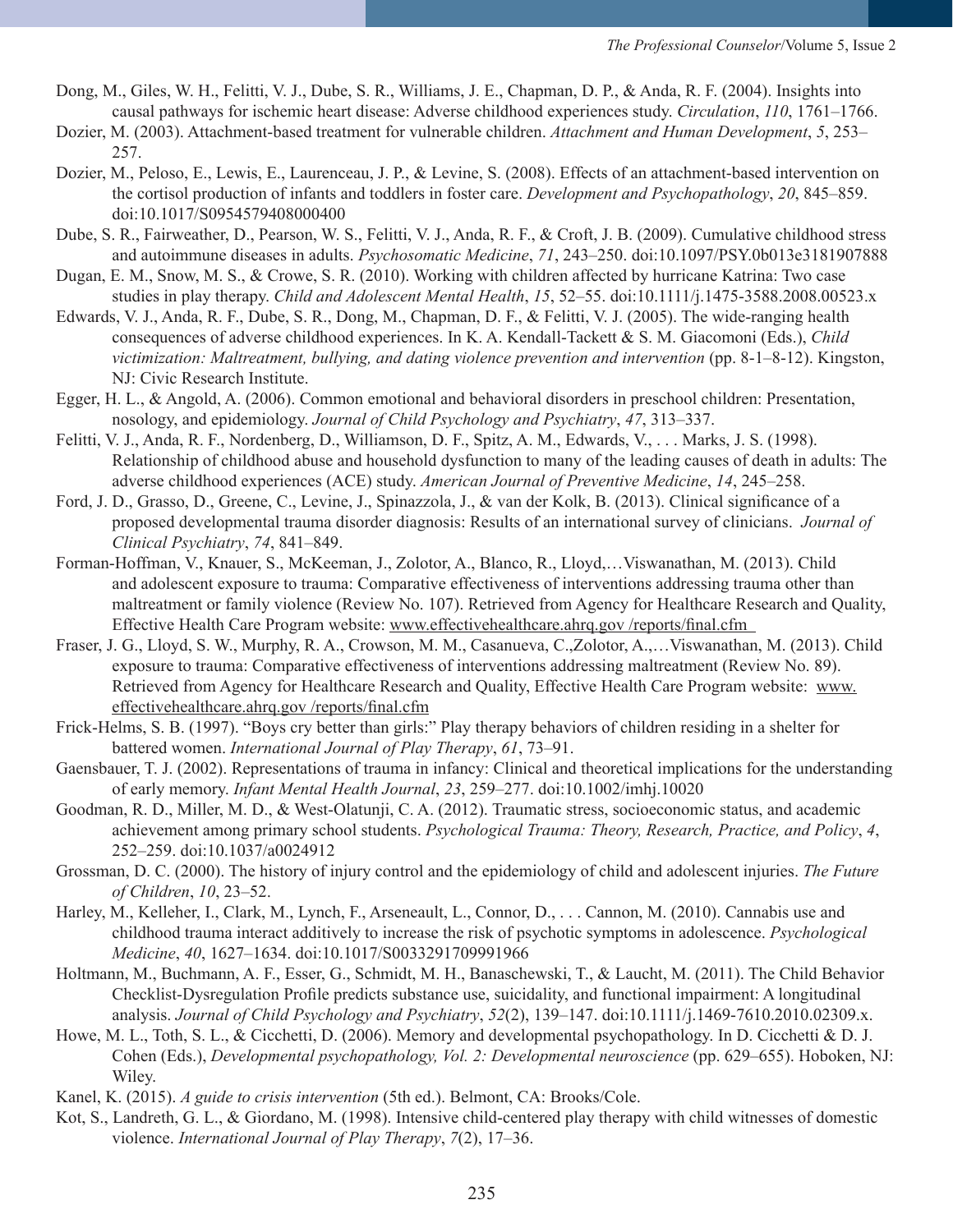Landreth, G. L. (2012). *Play therapy: The art of the relationship* (3rd ed.). New York, NY: Taylor & Francis.

- Lieberman, A. F., & Knorr, K. (2007). The impact of trauma: A developmental framework for infancy and early childhood. *Psychiatric Annals*, *37*, 416–422.
- Lieberman, A. F., & Van Horn, P. (2008). *Psychotherapy with infants and young children: Repairing the effects of stress and trauma on early attachment.* New York, NY: Guilford.
- Lieberman, A. F., & Van Horn, P. (2009). Giving voice to the unsayable: Repairing the effects of trauma in infancy and early childhood. *Child and Adolescent Psychiatric Clinics of North America*, *18*, 707–720. doi:10.1016/j. chc.2009.02.007.
- McCabe, K. M., Yeh, M., Garland, A. F., Lau, A. S., & Chavez, G. (2005). The GANA program: A tailoring approach to adapting parent child interaction therapy for Mexican Americans. *Education and Treatment of Children*, *28*, 111–129.
- McNeil, C. B., Herschell, A. D., Gurwitch, R. H., & Clemens-Mowrer, L. (2005). Training foster parents in parent-child interaction therapy. *Education and Treatment of Children*, *28*, 182–196.
- Morgan, C., & Fisher, H. (2007). Environmental factors in schizophrenia: Childhood trauma—a critical review. *Schizophrenia Bulletin*, *33*, 3–10. doi:10.1093/schbul/sbl053
- National Child Traumatic Stress Network. (2010). *Early childhood trauma.* Retrieved from http://www.nctsn.org/sites/ default/files/assets/pdfs/nctsn\_earlychildhoodtrauma\_08-2010final.pdf
- National Library of Medicine. (2013). *Traumatic events*. Retrieved from http://www.nlm.nih.gov/medlineplus/ency/ article/001924.htm
- National Registry of Evidence-Based Programs and Practices. (2012). *A roadmap to implementing evidence-based programs*. Substance Abuse and Mental Health Services Administration. Retrieved from http://www.nrepp. samhsa.gov/Courses/Implementations/resources/imp\_course.pdf
- Osofsky, J. D. (2003). Prevalence of children's exposure to domestic violence and child maltreatment: Implications for prevention and intervention. *Clinical Child and Family Psychology Review*, *6*, 161–170. doi:10.1023/A:1024958332093
- Pynoos, R. S., Steinberg, A. M., Layne, C. M., Briggs, E. C., Ostrowski, S. A., & Fairbank, J. A. (2009). DSM-V PTSD diagnostic criteria for children and adolescents: A developmental perspective and recommendations. *Journal of Traumatic Stress*, *22*, 391–398. doi:10.1002/jts.20450
- Read, J., Fosse, R., Moskowitz, A., & Perry, B. (2014). The traumagenic neurodevelopmental model of psychosis revisited. *Neuropsychiatry*, *4*(1), 65-79.
- Read, J., van Os, J., Morrison, A. P., & Ross, C. A. (2005). Childhood trauma, psychosis and schizophrenia: A literature review with theoretical and clinical implications. *Acta Psychiatrica Scandinavica*, *112*, 330–350. doi:10.1111/ j.1600-0447.2005.00634.x
- Scheeringa, M. S., Zeanah, C. H., Myers, L., & Putnam, F. W. (2003). New findings on alternative criteria for PTSD in preschool children. *Journal of the American Academy of Child & Adolescent Psychiatry*, *42*, 561–570.
- Scheeringa, M. S., & Haslett, N. (2010). The reliability and criterion validity of the diagnostic infant and preschool assessment: A new diagnostic instrument for young children. *Child Psychiatry & Human Development*, *41*, 299– 312. doi:10.1007/s10578-009-0169-2
- Schore, A. N. (2001a). The effects of early relational trauma on right brain development, affect regulation, and infant mental health. *Infant Mental Health Journal*, *22*(1–2), 201–269. doi:10.1002/1097- 0355(200101/04)22:1<201::AID-IMHJ8>3.0.CO;2-9
- Schore, A. N. (2001b). Effects of a secure attachment relationship on right brain development, affect regulation, and infant mental health. *Infant Mental Health Journal*, *22*(1–2), 7–66. doi:10.1002/1097-0355(200101/04)22:1<7::AID-IMHJ2>3.0.CO;2-N
- Shahinfar, A., Fox, N. A., & Leavitt, L. A. (2000). Preschool children's exposure to violence: Relation of behavior problems to parent and child reports. *American Journal of Orthopsychiatry*, *70*, 115–125.
- Strand, V. C., Pasquale, L. E., & Sarmiento, T. L. (2011). *Child and adolescent trauma measures: A review*. Retrieved from http://www.ncswtraumaed.org/wp-content/uploads/2011/07/Child-and-Adolescent-Trauma-Measures\_A-Review-with-Measures.pdf
- Straus, M. A., & Gelles R. J. (1990). How violent are American families? Estimates from the national family violence resurvey and other studies. In M. A. Straus & R. J. Gelles (Eds.), *Physical violence in American families: Risk factors and adaptations to violence in 8,145 families* (pp. 95–112). New Brunswick, NJ: Transaction.